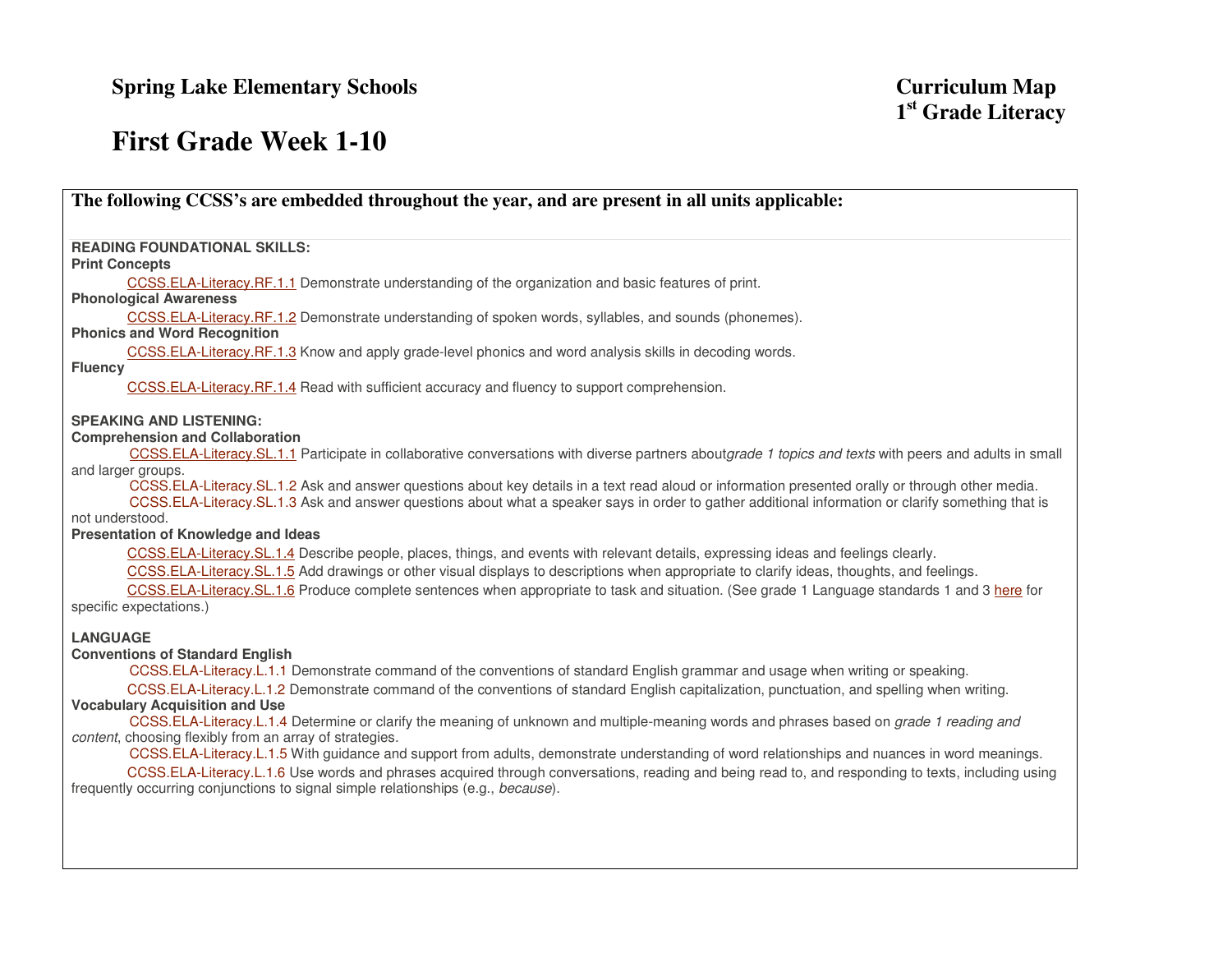| Unit/<br><b>Essential</b>                                               |                                                                                                                                                                                        |                                                                                                                                  | <b>Resources/</b>                                                                                                                                                                                                            |                                                          |
|-------------------------------------------------------------------------|----------------------------------------------------------------------------------------------------------------------------------------------------------------------------------------|----------------------------------------------------------------------------------------------------------------------------------|------------------------------------------------------------------------------------------------------------------------------------------------------------------------------------------------------------------------------|----------------------------------------------------------|
| Question                                                                | <b>CCSS</b>                                                                                                                                                                            | <b>Learning Target</b>                                                                                                           | <b>Mentor Texts</b>                                                                                                                                                                                                          | <b>Assessment</b>                                        |
| Reading Unit 1 -<br><b>Readers Build</b><br>Good Habits                 | CCSS.ELA-Literacy.RF.1.1 Demonstrate<br>understanding of the organization and<br>basic features of print.                                                                              | I can notice the features of<br>basic text (title,<br>illustrations, details,                                                    | <b>Spring Lake Public</b><br><b>Schools Literacy</b><br><b>Curriculum Binder</b>                                                                                                                                             | <b>Fountas and Pinnell</b><br><b>Discovery Education</b> |
|                                                                         | CCSS.ELA-Literacy.RF.1.4 Read with<br>sufficient accuracy and fluency to support<br>comprehension.                                                                                     | I can stay focused and read<br>just right books                                                                                  | <b>A Curricular Plan For</b><br><b>The Reading Workshop</b>                                                                                                                                                                  | Conferring                                               |
| Making<br>Meaning Unit<br>1: The Reading<br>life                        | CCSS.ELA-Literacy.SL.1.1 Participate in<br>collaborative conversations with diverse<br>partners about grade 1 topics and<br>texts with peers and adults in small and<br>larger groups. | I can read with, talk to,<br>listen to, and question my<br>partner about my books                                                | <b>Making Meaning Teacher</b><br><b>Manual:</b><br>Quick as a Cricket<br>$\overline{\phantom{a}}$<br><b>When I was Little</b><br><b>Where Do I live</b><br>$\overline{\phantom{a}}$<br>It's Mine<br>$\overline{\phantom{a}}$ |                                                          |
|                                                                         | CCSS.ELA-Literacy.SL.1.3 Ask and<br>answer questions about what a speaker<br>says in order to gather additional<br>information or clarify something that is not                        | I can turn and talk with my<br>partner.                                                                                          |                                                                                                                                                                                                                              |                                                          |
|                                                                         | understood.<br>CCSS.ELA-Literacy.SL.1.6 Produce<br>complete sentences when appropriate to<br>task and situation.                                                                       | I can read with, talk to,<br>listen to, and question my<br>partner about my books<br>I can segment and blend<br>sounds in words. |                                                                                                                                                                                                                              |                                                          |
| Reading:<br>Unit 2 -Tackling<br>Trouble                                 | CCSS.ELA-Literacy.RF.1.2 Demonstrate<br>understanding of spoken words, syllables,<br>and sounds (phonemes).                                                                            | I can recognize, decode, and<br>spell many common and<br>uncommon patterns in<br>words.                                          | <b>Making Meaning Teacher</b><br><b>Manual:</b>                                                                                                                                                                              |                                                          |
| Making<br>Meaning Unit 2<br>- Making<br>connections<br>Unit 3 Retelling | CCSS.ELA-Literacy.RF.1.3 Know and<br>apply grade-level phonics and word<br>analysis skills in decoding words.                                                                          | I can stay focused and read<br>just right books with<br>accuracy and fluency.                                                    | <b>Mathew and Tilly</b><br>$\sim$<br><b>McDuff and the Baby</b><br>$\sim$<br>Chrysanthemum<br>$\overline{\phantom{a}}$<br><b>Caps for Sale</b><br><b>Curious George</b>                                                      |                                                          |
|                                                                         | CCSS.ELA-Literacy.RF.1.4 Read with<br>sufficient accuracy and fluency to support<br>comprehension.                                                                                     | I can ask and answer<br>questions about our stories.                                                                             |                                                                                                                                                                                                                              |                                                          |
|                                                                         | CCSS.ELA-Literacy.RL.1.1 Ask and<br>answer questions about key details in a                                                                                                            | I can retell using details<br>after I read a story.                                                                              |                                                                                                                                                                                                                              |                                                          |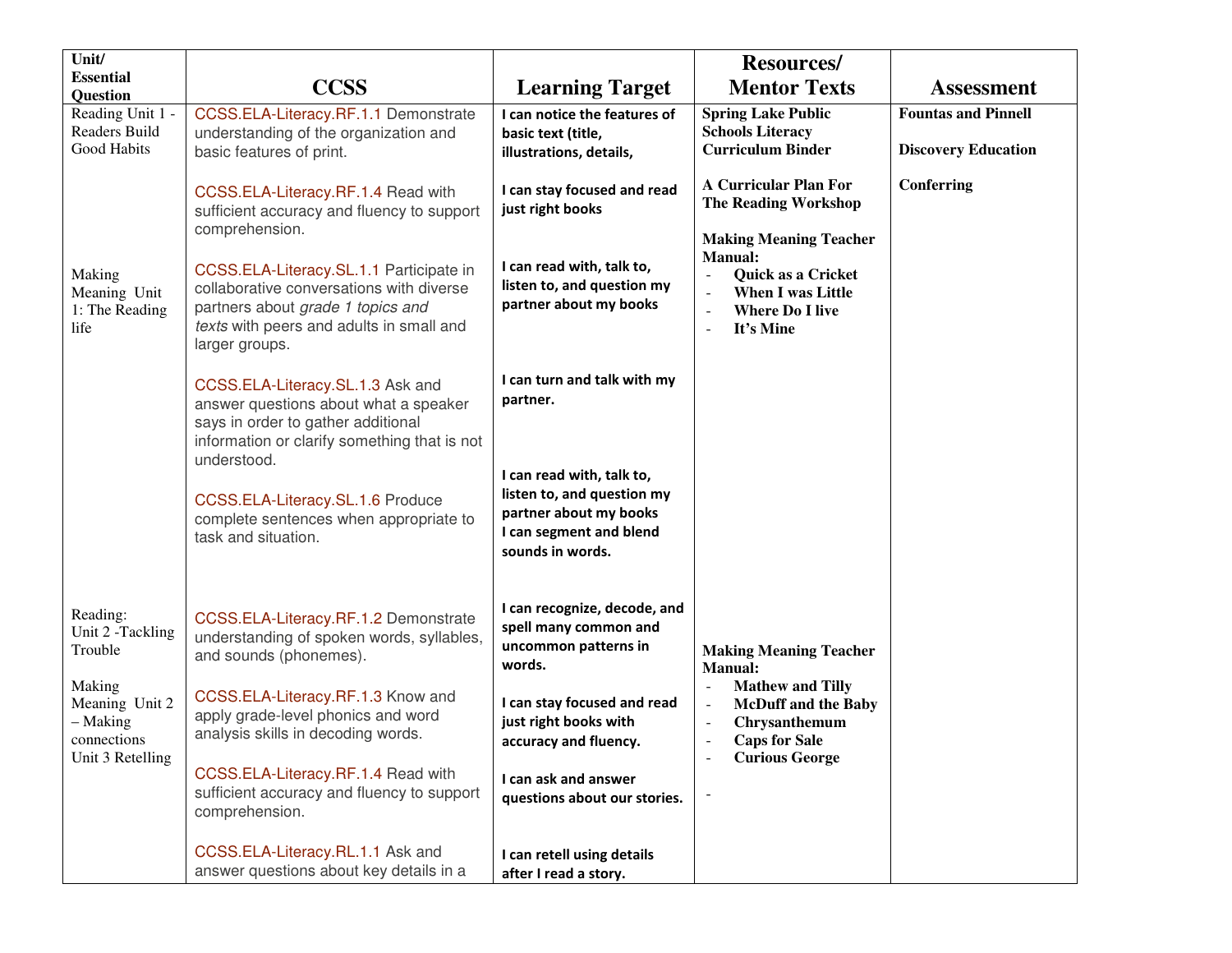|                                                 | text.                                                                                                                                                                                                                                       |                                                                                              |                                                                                                                                             |                                                                                                   |
|-------------------------------------------------|---------------------------------------------------------------------------------------------------------------------------------------------------------------------------------------------------------------------------------------------|----------------------------------------------------------------------------------------------|---------------------------------------------------------------------------------------------------------------------------------------------|---------------------------------------------------------------------------------------------------|
|                                                 | CCSS.ELA-Literacy.RL.1.2 Retell stories,<br>including key details, and demonstrate<br>understanding of their central message or<br>lesson.                                                                                                  | I can use the illustrations to<br>help my retell.                                            |                                                                                                                                             |                                                                                                   |
|                                                 | CCSS.ELA-Literacy.RL.1.7 Use<br>illustrations and details in a story to<br>describe its characters, setting, or events.                                                                                                                     |                                                                                              |                                                                                                                                             |                                                                                                   |
| Phonics:                                        | CCSS.ELA-Literacy.RF.1.2 Demonstrate<br>understanding of spoken words, syllables,                                                                                                                                                           | I can segment and blend<br>sounds in words.                                                  | <b>Phonics Scope and</b><br><b>Sequence</b>                                                                                                 | <b>Discovery Education</b>                                                                        |
|                                                 | and sounds (phonemes).                                                                                                                                                                                                                      |                                                                                              | <b>Words Their Way</b>                                                                                                                      | <b>Fountas and Pinnell</b><br>phonological assessment                                             |
|                                                 | CCSS.ELA-Literacy.RF.1.3 Know and<br>apply grade-level phonics and word                                                                                                                                                                     | I can recognize, decode, and<br>spell many common and                                        | <b>Sitton Spelling</b>                                                                                                                      | Words Their Way -<br><b>Spelling inventory</b>                                                    |
|                                                 | analysis skills in decoding words.                                                                                                                                                                                                          | uncommon patterns in<br>words.                                                               | <b>Fountas and Pinnell</b><br><b>Phonics</b>                                                                                                | <b>Sitton cloze tests</b>                                                                         |
|                                                 |                                                                                                                                                                                                                                             |                                                                                              | <b>Haggerty</b>                                                                                                                             |                                                                                                   |
| Writing: Unit 1<br>Narrative (Small<br>Moments) | CCSS.ELA-Literacy.W.1.3 Write<br>narratives in which they recount two or<br>more appropriately sequenced events,<br>include some details regarding what<br>happened, use temporal words to signal<br>event order, and provide some sense of | I can write a sequenced<br>small moment narrative<br>with two of more events<br>and details. | <b>Lucy Calkins Writing</b><br><b>Units of Study: Unit 1</b><br><b>Narrative Small Moments</b><br>The Night of the<br><b>Veggie Monster</b> | <b>Unit 1 On Demand</b><br><b>Performance assessment</b><br><b>Unit 1 Narrative</b><br>checklists |
|                                                 | closure.                                                                                                                                                                                                                                    |                                                                                              | <b>Lucy Calkins Resource</b><br>CD                                                                                                          | <b>Unit 1 Learning</b><br><b>Progression Rubric</b>                                               |
|                                                 | CCSS.ELA-Literacy.W.1.5 With guidance<br>and support from adults, focus on a topic,<br>respond to questions and suggestions<br>from peers, and add details to strengthen<br>writing as needed.                                              | I can revise my writing by<br>working with my writing<br>partner.                            | <b>Lucy Calkins Writing</b><br><b>Pathways for assessments</b><br>and rubrics                                                               | Conferring                                                                                        |
|                                                 | CCSS.ELA-Literacy.W.1.6 With guidance<br>and support from adults, use a variety of<br>digital tools to produce and publish<br>writing, including in collaboration with<br>peers.                                                            | I can publish a small<br>moment narrative for<br>others to read.                             |                                                                                                                                             |                                                                                                   |
|                                                 | CCSS.ELA-Literacy.W.1.7 Participate in                                                                                                                                                                                                      | I can learn from other                                                                       |                                                                                                                                             |                                                                                                   |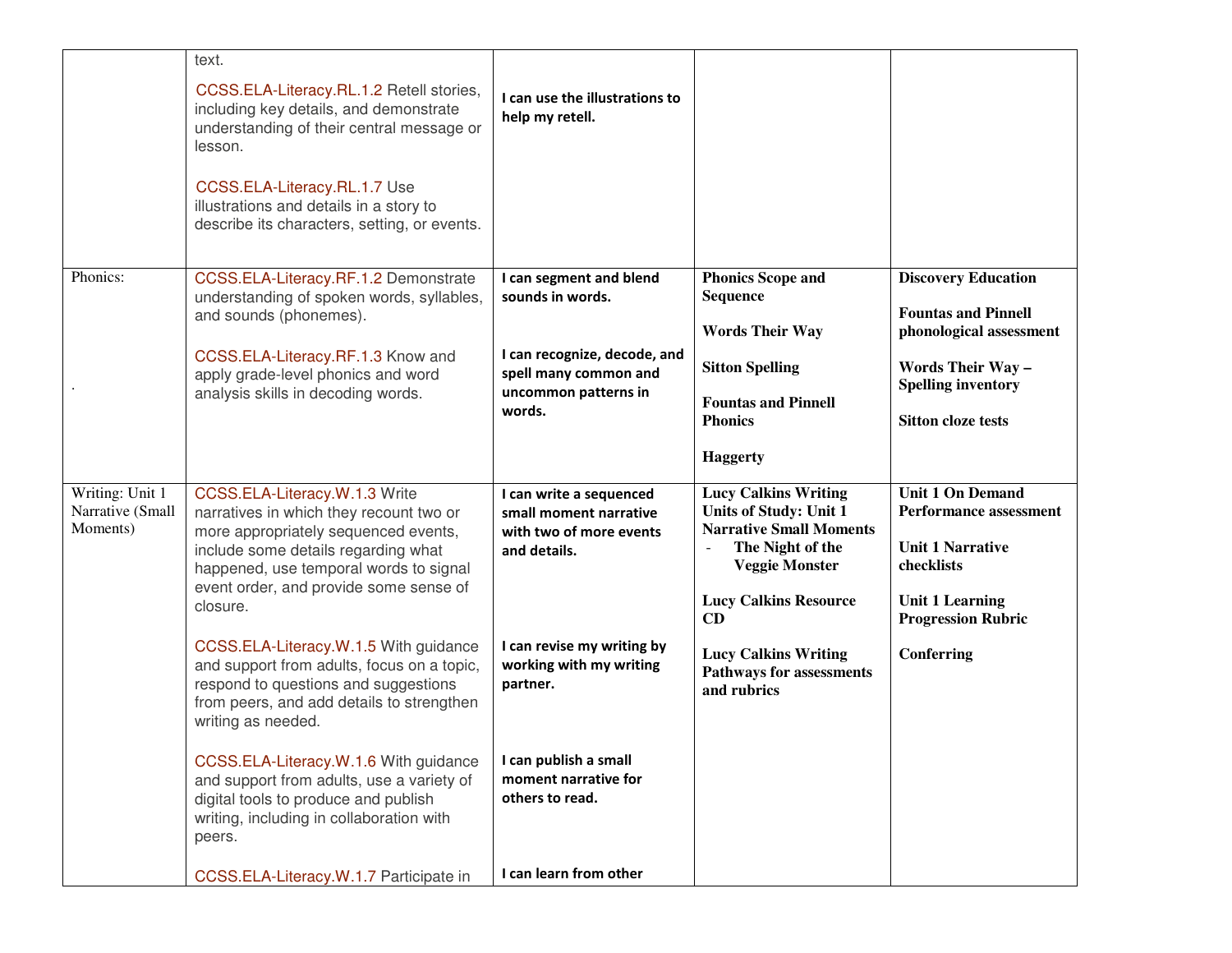|       | shared research and writing projects<br>(e.g., explore a number of "how-to" books<br>on a given topic and use them to write a<br>sequence of instructions).                      | Authors and try it in my<br>writing.                                                 |                                           |                   |
|-------|----------------------------------------------------------------------------------------------------------------------------------------------------------------------------------|--------------------------------------------------------------------------------------|-------------------------------------------|-------------------|
|       | CCSS.ELA-Literacy.W.1.8 With guidance<br>and support from adults, recall<br>information from experiences or gather<br>information from provided sources to<br>answer a question. | I can zoom in to specific<br>details and write them in<br>my small moment narrative. |                                           |                   |
|       | Some Reading, Speaking & Listening,<br>and Language Standards covered -see<br>back page of Small Moment Manual                                                                   |                                                                                      |                                           |                   |
| Unit/ | <b>Essential</b><br>CCSS<br><b>Question</b>                                                                                                                                      | <b>Learning Target</b>                                                               | <b>Resources</b> /<br><b>Mentor Texts</b> | <b>Assessment</b> |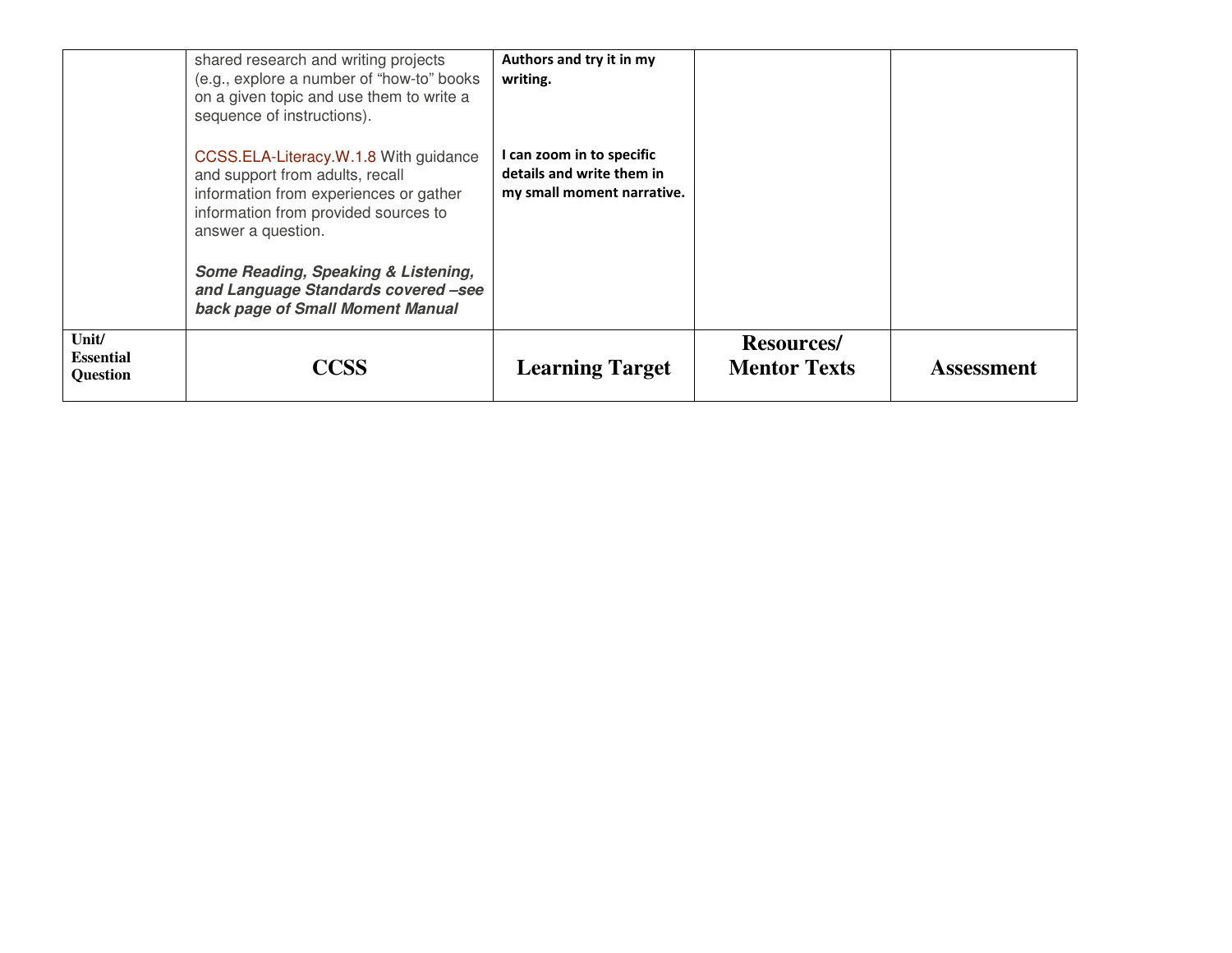## **First Grade Week 11-20**

**The following CCSS's are embedded throughout the year, and are present in all units applicable: READING FOUNDATIONAL SKILLS: Print Concepts** CCSS.ELA-Literacy.RF.1.1 Demonstrate understanding of the organization and basic features of print. **Phonological Awareness** CCSS.ELA-Literacy.RF.1.2 Demonstrate understanding of spoken words, syllables, and sounds (phonemes). **Phonics and Word Recognition** CCSS.ELA-Literacy.RF.1.3 Know and apply grade-level phonics and word analysis skills in decoding words. **Fluency** CCSS.ELA-Literacy.RF.1.4 Read with sufficient accuracy and fluency to support comprehension.

**SPEAKING AND LISTENING:** 

#### **Comprehension and Collaboration**

CCSS.ELA-Literacy.SL.1.1 Participate in collaborative conversations with diverse partners aboutgrade 1 topics and texts with peers and adults in small and larger groups.

 CCSS.ELA-Literacy.SL.1.2 Ask and answer questions about key details in a text read aloud or information presented orally or through other media. CCSS.ELA-Literacy.SL.1.3 Ask and answer questions about what a speaker says in order to gather additional information or clarify something that is not understood.

#### **Presentation of Knowledge and Ideas**

CCSS.ELA-Literacy.SL.1.4 Describe people, places, things, and events with relevant details, expressing ideas and feelings clearly.

CCSS.ELA-Literacy.SL.1.5 Add drawings or other visual displays to descriptions when appropriate to clarify ideas, thoughts, and feelings.

CCSS.ELA-Literacy.SL.1.6 Produce complete sentences when appropriate to task and situation. (See grade 1 Language standards 1 and 3 here for specific expectations.)

#### **LANGUAGE**

#### **Conventions of Standard English**

CCSS.ELA-Literacy.L.1.1 Demonstrate command of the conventions of standard English grammar and usage when writing or speaking.

 CCSS.ELA-Literacy.L.1.2 Demonstrate command of the conventions of standard English capitalization, punctuation, and spelling when writing. **Vocabulary Acquisition and Use** 

CCSS.ELA-Literacy.L.1.4 Determine or clarify the meaning of unknown and multiple-meaning words and phrases based on grade 1 reading and content, choosing flexibly from an array of strategies.

 CCSS.ELA-Literacy.L.1.5 With guidance and support from adults, demonstrate understanding of word relationships and nuances in word meanings. CCSS.ELA-Literacy.L.1.6 Use words and phrases acquired through conversations, reading and being read to, and responding to texts, including using frequently occurring conjunctions to signal simple relationships (e.g., because).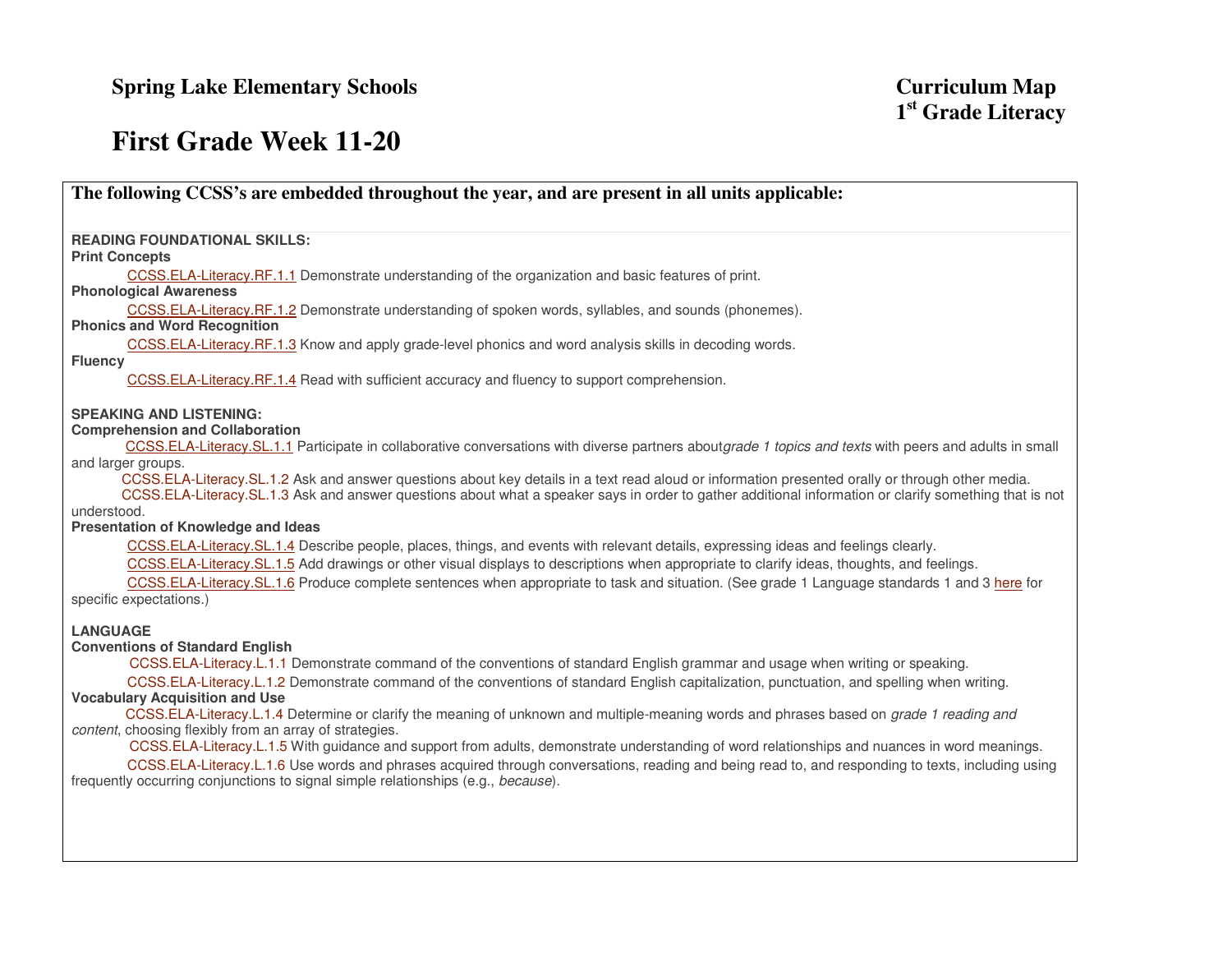| Unit/                                                                                                        |                                                                                                                                                                               |                                                                                                                                           | <b>Resources/</b>                                                                                                                                                          |                                                          |
|--------------------------------------------------------------------------------------------------------------|-------------------------------------------------------------------------------------------------------------------------------------------------------------------------------|-------------------------------------------------------------------------------------------------------------------------------------------|----------------------------------------------------------------------------------------------------------------------------------------------------------------------------|----------------------------------------------------------|
| <b>Essential</b><br><b>Question</b>                                                                          | <b>CCSS</b>                                                                                                                                                                   | <b>Learning Target</b>                                                                                                                    | <b>Mentor Texts</b>                                                                                                                                                        | <b>Assessment</b>                                        |
| Reading Unit 3:<br><b>Readers Meet</b><br>the Characters in<br>our Book                                      | CCSS.ELA-Literacy.RL.1.1 Ask and<br>answer questions about key details in a<br>text.                                                                                          | I can ask and answer<br>questions about my<br>character.                                                                                  | <b>Spring Lake Public</b><br><b>Schools Literacy</b><br><b>Curriculum Binder</b>                                                                                           | <b>Fountas and Pinnell</b><br><b>Discovery Education</b> |
|                                                                                                              | CCSS.ELA-Literacy.RL.1.3 Describe<br>characters, settings, and major events in<br>a story, using key details.                                                                 | I can describe my<br>character and key details.                                                                                           | <b>A Curricular Plan For</b><br><b>The Reading Workshop</b>                                                                                                                | Conferring                                               |
|                                                                                                              | CCSS.ELA-Literacy.RL.1.4 Identify words<br>and phrases in stories or poems that<br>suggest feelings or appeal to the senses.                                                  | I can recognize my<br>characters feelings.                                                                                                |                                                                                                                                                                            |                                                          |
|                                                                                                              | CCSS.ELA-Literacy.RL.1.6 Identify who is<br>telling the story at various points in a text.                                                                                    | I can identify who is telling<br>the story.                                                                                               |                                                                                                                                                                            |                                                          |
|                                                                                                              | CCSS.ELA-Literacy.RL.1.7 Use<br>illustrations and details in a story to<br>describe its characters, setting, or events.                                                       | I can use the illustrations to<br>help me know and describe<br>my character.                                                              |                                                                                                                                                                            |                                                          |
|                                                                                                              | CCSS.ELA-Literacy.RL.1.9 Compare and<br>contrast the adventures and experiences<br>of characters in stories.                                                                  | I can compare and contrast<br>characters across stories.                                                                                  |                                                                                                                                                                            |                                                          |
| Making<br>Meaning Unit 4<br>- Visualizing                                                                    | CCSS.ELA-Literacy.RL.1.10 With<br>prompting and support, read prose and<br>poetry of appropriate complexity for 1 <sup>st</sup> .                                             | I can visualize the events of<br>poems.                                                                                                   | <b>Making Meaning Teacher</b><br><b>Manual:</b><br><b>Mathew and Tilly</b><br><b>McDuff and the Baby</b><br>Chrysanthemum<br><b>Caps for Sale</b><br><b>Curious George</b> |                                                          |
| Reading Unit 4:<br>Nonfiction<br>Readers Learn<br>About the World<br>Making<br>Meaning Unit 5<br>- Wondering | CCSS.ELA-Literacy.RI.1.1 Ask and<br>answer questions about key details in a<br>text.<br>CCSS.ELA-Literacy.RI.1.2 Identify the<br>main topic and retell key details of a text. | I can and and answer<br>questions about nonfiction<br>text.<br>I can identify the main<br>topic and key details in my<br>nonfiction text. | <b>Making Meaning Teacher</b><br><b>Manual:</b><br><b>An Extraordinary</b><br>Egg<br><b>George Washington</b><br>and General's Dog<br><b>Down the Road</b>                 |                                                          |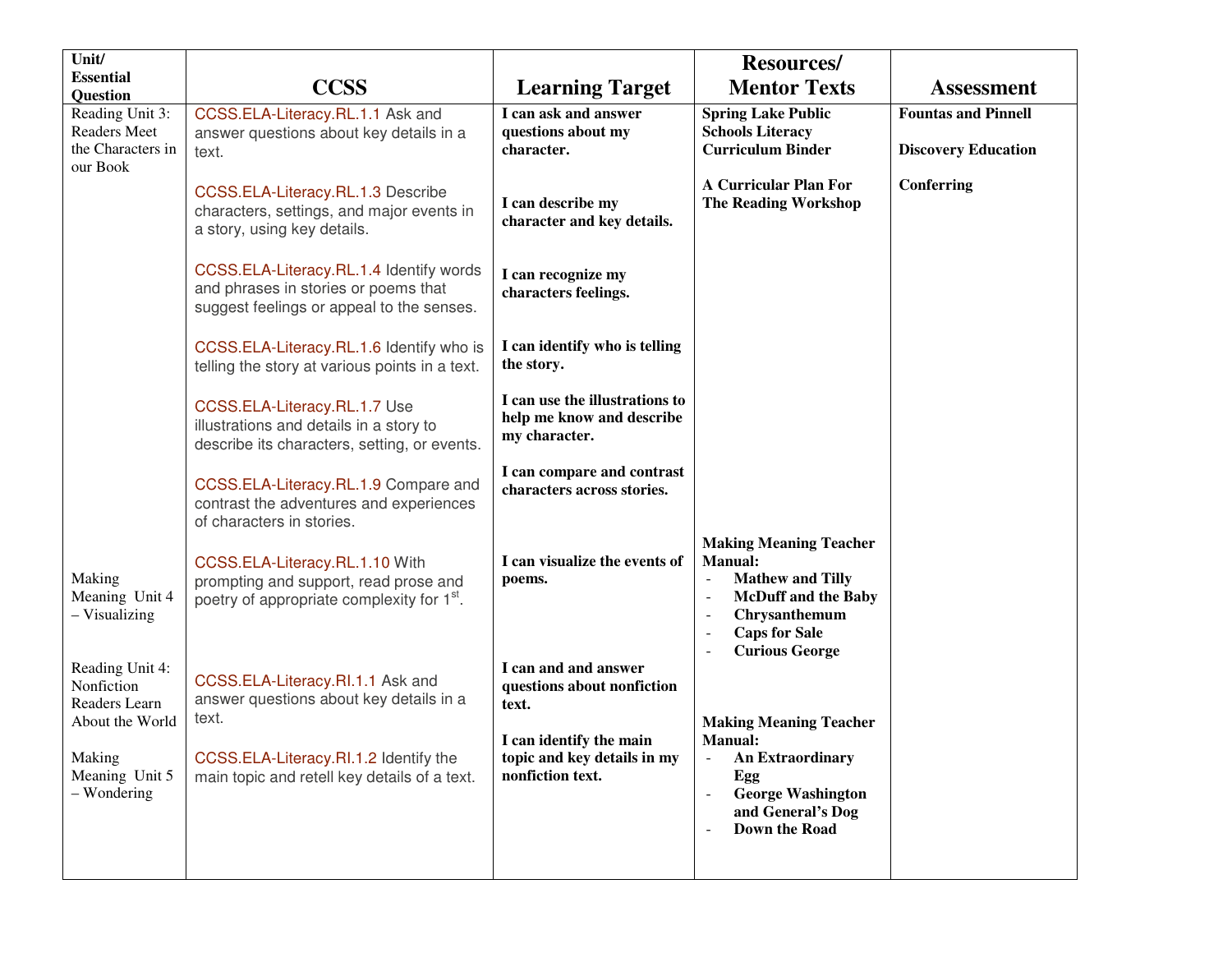| CCSS.ELA-Literacy.RI.1.3 Describe the<br>connection between two individuals,<br>events, ideas, or pieces of information.                                                                        | I can make connections<br>within my nonfiction text.                                         |
|-------------------------------------------------------------------------------------------------------------------------------------------------------------------------------------------------|----------------------------------------------------------------------------------------------|
| CCSS.ELA-Literacy.RI.1.4 Ask and<br>answer questions to help determine or<br>clarify the meaning of words and phrases<br>in a text.                                                             | I can ask and answer<br>questions that help me<br>understand words in my<br>nonfiction text. |
| CCSS.ELA-Literacy.RI.1.5 Know and use<br>various text features (e.g., headings,<br>tables of contents, glossaries, electronic<br>menus, icons) to locate key facts or<br>information in a text. | I can learn and use<br>nonfiction text features.                                             |
| CCSS.ELA-Literacy.RI.1.6 Distinguish<br>between information provided by pictures<br>or other illustrations and information<br>provided by the words in a text.                                  | I can learn from and use<br>pictures in my nonfiction<br>text.                               |
| CCSS.ELA-Literacy.RI.1.7 Use the<br>illustrations and details in a text to<br>describe its key ideas.                                                                                           | I can learn from and use<br>pictures in my nonfiction<br>text.                               |
| CCSS.ELA-Literacy.RI.1.8 Identify the<br>reasons an author gives to support points<br>in a text.                                                                                                | I can think about why the<br>author put certain<br>information in the<br>nonfiction text.    |
| CCSS.ELA-Literacy.RI.1.9 Identify basic<br>similarities in and differences between<br>two texts on the same topic (e.g., in<br>illustrations, descriptions, or procedures).                     | I can recognize similar and<br>different information<br>between nonfiction text.             |
| CCSS.ELA-Literacy.RI.1.10 With<br>prompting and support, read informational<br>texts appropriately complex for grade 1.                                                                         | I can read just right<br>nonfiction text.                                                    |
|                                                                                                                                                                                                 |                                                                                              |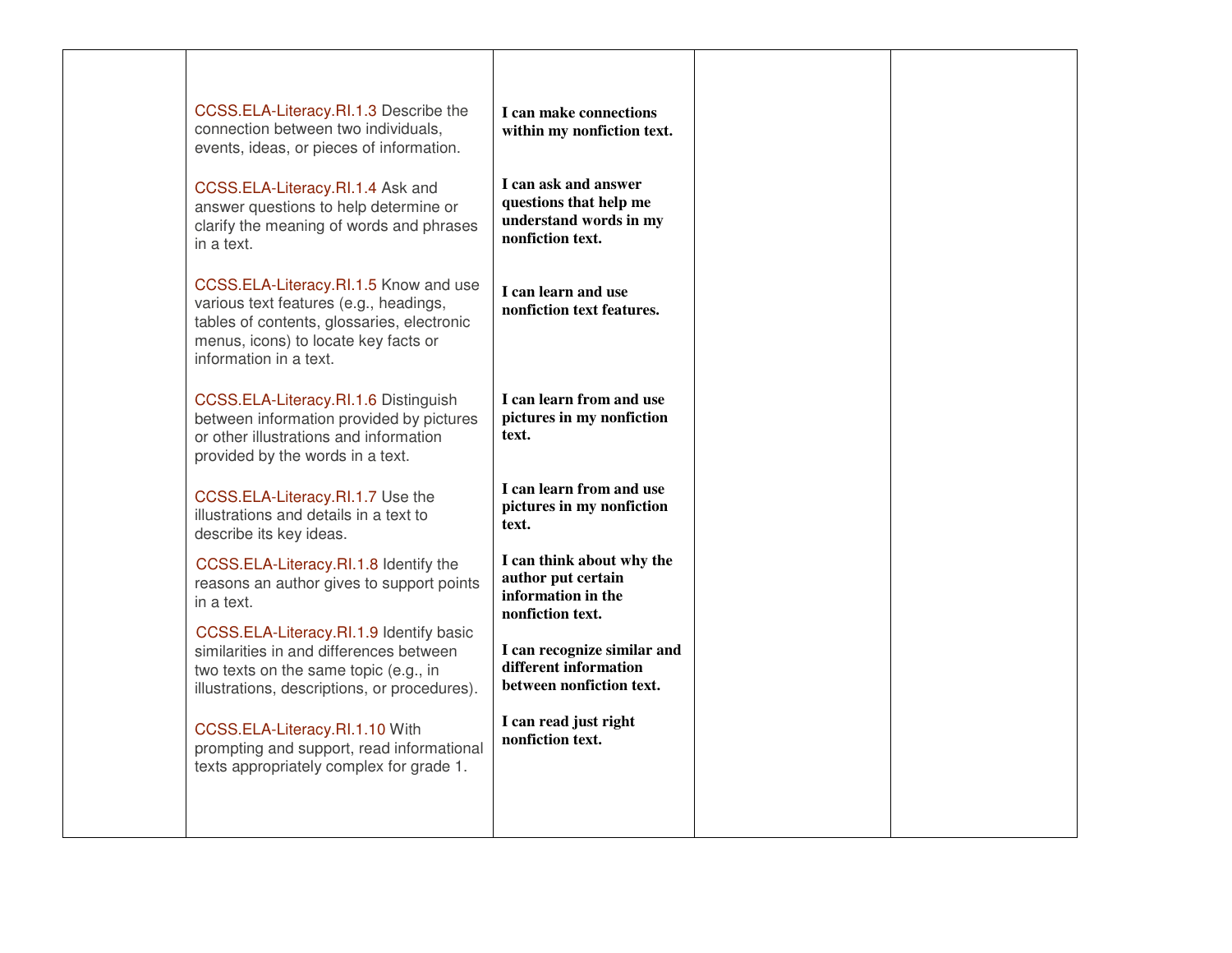| Phonics:                                                                       | CCSS.ELA-Literacy.RF.1.2 Demonstrate<br>understanding of spoken words, syllables,<br>and sounds (phonemes).<br>CCSS.ELA-Literacy.RF.1.3 Know and<br>apply grade-level phonics and word<br>analysis skills in decoding words.                                                                                                                                                                                                         | I can segment and blend<br>sounds in words.<br>I can recognize, decode, and<br>spell many common and<br>uncommon patterns in<br>words.     | <b>Phonics Scope and</b><br><b>Sequence</b><br><b>Words Their Way</b><br><b>Sitton Spelling</b><br><b>Fountas and Pinnell</b><br><b>Phonics</b><br><b>Haggerty</b>                                                                      | <b>Discovery Education</b><br><b>Fountas and Pinnell</b><br>phonological assessment<br><b>Words Their Way -</b><br><b>Spelling inventory</b><br><b>Sitton cloze tests</b> |
|--------------------------------------------------------------------------------|--------------------------------------------------------------------------------------------------------------------------------------------------------------------------------------------------------------------------------------------------------------------------------------------------------------------------------------------------------------------------------------------------------------------------------------|--------------------------------------------------------------------------------------------------------------------------------------------|-----------------------------------------------------------------------------------------------------------------------------------------------------------------------------------------------------------------------------------------|---------------------------------------------------------------------------------------------------------------------------------------------------------------------------|
| $\overline{\text{W}}$ riting:<br>Unit 2:<br>Nonfiction<br><b>Chapter Books</b> | CCSS.ELA-Literacy.W.1.2 Write<br>informative/explanatory texts in which<br>they name a topic, supply some facts<br>about the topic, and provide some sense<br>of closure.<br>CCSS.ELA-Literacy.W.1.3 Write<br>narratives in which they recount two or<br>more appropriately sequenced events,<br>include some details regarding what<br>happened, use temporal words to signal<br>event order, and provide some sense of<br>closure. | I can write information<br>stories that teach the<br>reader.<br>I can use sequence words<br>(first, next, then) in my<br>information text. | <b>Lucy Calkins Writing</b><br><b>Units of Study: Unit 2</b><br><b>Nonfiction Chapter Books</b><br><b>Sharks</b><br><b>Lucy Calkins Resource</b><br>CD<br><b>Lucy Calkins Writing</b><br><b>Pathways for assessments</b><br>and rubrics | <b>Unit 2 On Demand</b><br><b>Performance assessment</b><br><b>Unit 2 Information</b><br>checklists<br><b>Unit 2 Learning</b><br><b>Progression Rubric</b><br>Conferring  |
|                                                                                | CCSS.ELA-Literacy.W.1.5 With guidance<br>and support from adults, focus on a topic,<br>respond to questions and suggestions<br>from peers, and add details to strengthen<br>writing as needed.                                                                                                                                                                                                                                       | I can revise my information<br>text after talking to my<br>writing partner.                                                                |                                                                                                                                                                                                                                         |                                                                                                                                                                           |
|                                                                                | CCSS.ELA-Literacy.W.1.6 With guidance<br>and support from adults, use a variety of<br>digital tools to produce and publish<br>writing, including in collaboration with<br>peers.                                                                                                                                                                                                                                                     | I can publish an information<br>text for others to read.                                                                                   |                                                                                                                                                                                                                                         |                                                                                                                                                                           |
|                                                                                | CCSS.ELA-Literacy.W.1.7 Participate in<br>shared research and writing projects<br>(e.g., explore a number of "how-to" books<br>on a given topic and use them to write a<br>sequence of instructions).                                                                                                                                                                                                                                | I can research my topic to<br>help me write my<br>information text.                                                                        |                                                                                                                                                                                                                                         |                                                                                                                                                                           |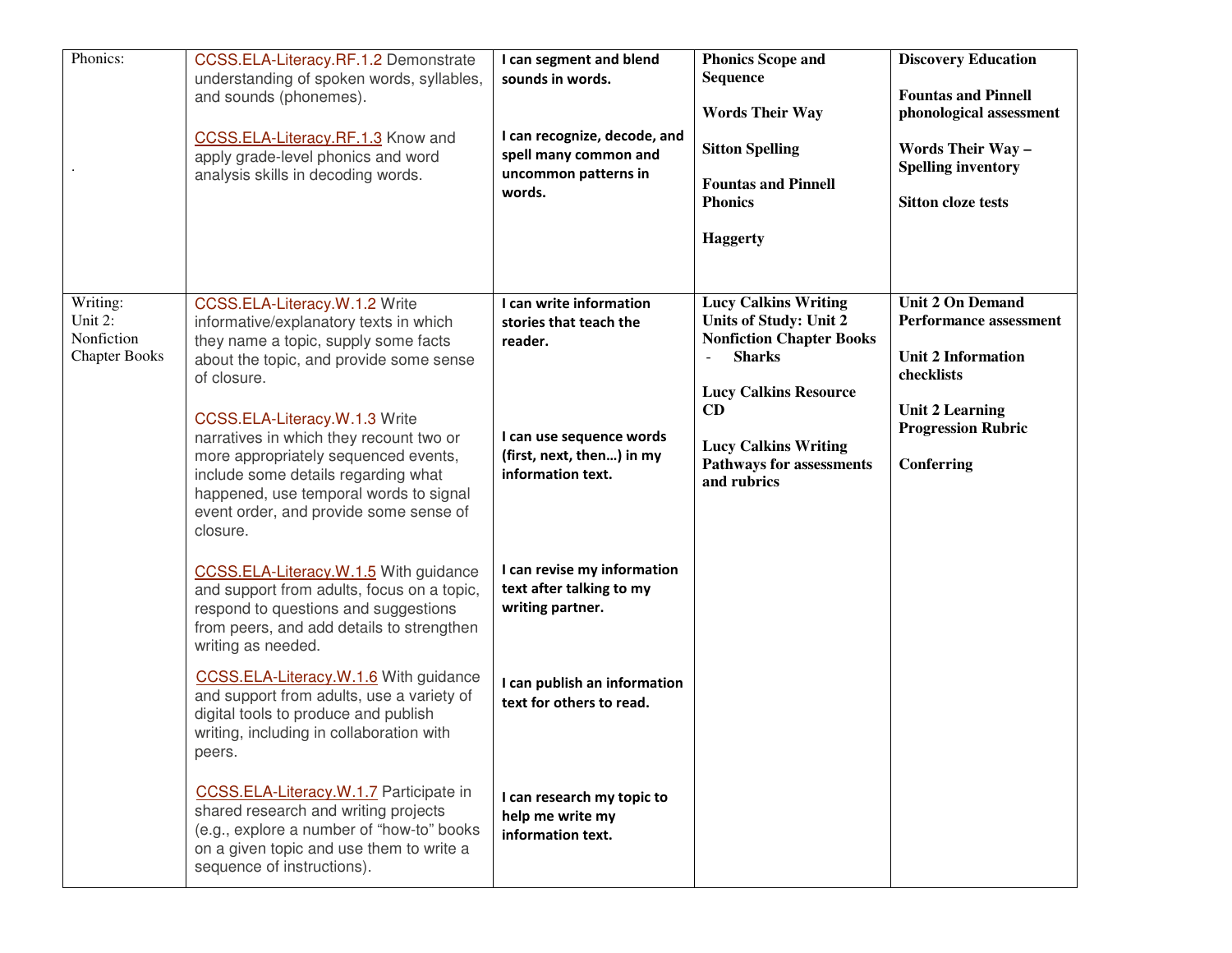|                                                      | CCSS.ELA-Literacy.W.1.8 With guidance<br>and support from adults, recall<br>information from experiences or gather<br>information from provided sources to<br>answer a question. | I can use my experiences to<br>help me write an<br>information text. |                                           |                   |
|------------------------------------------------------|----------------------------------------------------------------------------------------------------------------------------------------------------------------------------------|----------------------------------------------------------------------|-------------------------------------------|-------------------|
|                                                      | Some Reading, Speaking & Listening,<br>and Language Standards covered -see<br>back page of Small Moment Manual                                                                   |                                                                      |                                           |                   |
| $\text{Unit}$<br><b>Essential</b><br><b>Question</b> | <b>CCSS</b>                                                                                                                                                                      | <b>Learning Target</b>                                               | <b>Resources</b> /<br><b>Mentor Texts</b> | <b>Assessment</b> |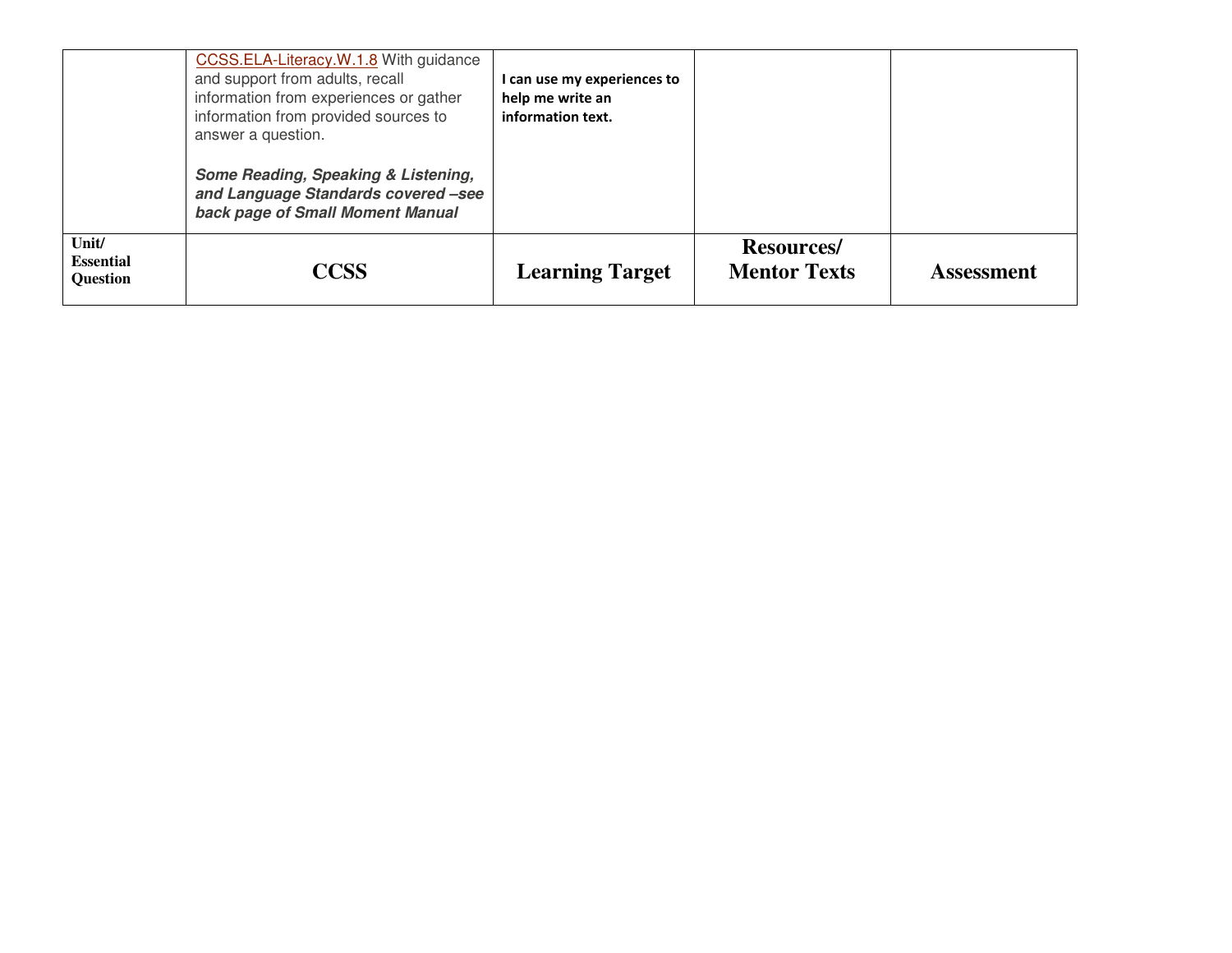## **First Grade Week 21-28**

**The following CCSS's are embedded throughout the year, and are present in all units applicable:** 

**READING FOUNDATIONAL SKILLS:** 

#### **Print Concepts**

CCSS.ELA-Literacy.RF.1.1 Demonstrate understanding of the organization and basic features of print.

## **Phonological Awareness**

CCSS.ELA-Literacy.RF.1.2 Demonstrate understanding of spoken words, syllables, and sounds (phonemes).

## **Phonics and Word Recognition**

CCSS.ELA-Literacy.RF.1.3 Know and apply grade-level phonics and word analysis skills in decoding words.

#### **Fluency**

CCSS.ELA-Literacy.RF.1.4 Read with sufficient accuracy and fluency to support comprehension.

## **SPEAKING AND LISTENING:**

### **Comprehension and Collaboration**

CCSS.ELA-Literacy.SL.1.1 Participate in collaborative conversations with diverse partners aboutgrade 1 topics and texts with peers and adults in small and larger groups.

 CCSS.ELA-Literacy.SL.1.2 Ask and answer questions about key details in a text read aloud or information presented orally or through other media. CCSS.ELA-Literacy.SL.1.3 Ask and answer questions about what a speaker says in order to gather additional information or clarify something that is not understood.

## **Presentation of Knowledge and Ideas**

CCSS.ELA-Literacy.SL.1.4 Describe people, places, things, and events with relevant details, expressing ideas and feelings clearly.

CCSS.ELA-Literacy.SL.1.5 Add drawings or other visual displays to descriptions when appropriate to clarify ideas, thoughts, and feelings.

CCSS.ELA-Literacy.SL.1.6 Produce complete sentences when appropriate to task and situation. (See grade 1 Language standards 1 and 3 here for specific expectations.)

## **LANGUAGE**

## **Conventions of Standard English**

CCSS.ELA-Literacy.L.1.1 Demonstrate command of the conventions of standard English grammar and usage when writing or speaking.

 CCSS.ELA-Literacy.L.1.2 Demonstrate command of the conventions of standard English capitalization, punctuation, and spelling when writing. **Vocabulary Acquisition and Use** 

CCSS.ELA-Literacy.L.1.4 Determine or clarify the meaning of unknown and multiple-meaning words and phrases based on grade 1 reading and content, choosing flexibly from an array of strategies.

 CCSS.ELA-Literacy.L.1.5 With guidance and support from adults, demonstrate understanding of word relationships and nuances in word meanings. CCSS.ELA-Literacy.L.1.6 Use words and phrases acquired through conversations, reading and being read to, and responding to texts, including using frequently occurring conjunctions to signal simple relationships (e.g., because).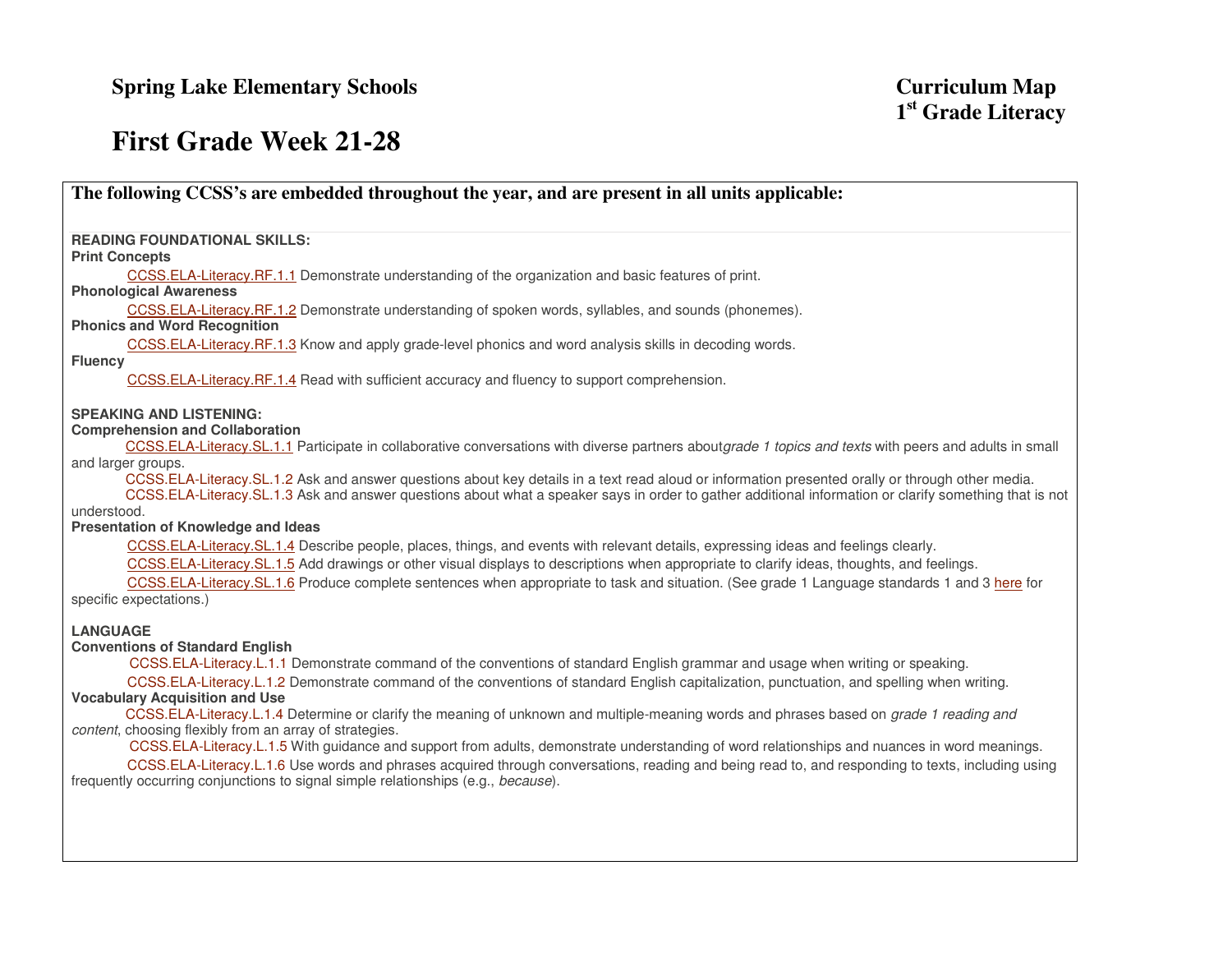| Unit/                                                                   |                                                                                                                                                                             |                                                                     | <b>Resources/</b>                                                                                                                                |                                                          |
|-------------------------------------------------------------------------|-----------------------------------------------------------------------------------------------------------------------------------------------------------------------------|---------------------------------------------------------------------|--------------------------------------------------------------------------------------------------------------------------------------------------|----------------------------------------------------------|
| <b>Essential</b><br><b>Question</b>                                     | <b>CCSS</b>                                                                                                                                                                 | <b>Learning Target</b>                                              | <b>Mentor Texts</b>                                                                                                                              | <b>Assessment</b>                                        |
| Reading Unit 5:<br>We Can Be Our<br><b>Own Teachers</b><br>When We Work | CCSS.ELA-Literacy.RF.1.1 Demonstrate<br>understanding of the organization and<br>basic features of print.                                                                   | I can use punctuation to<br>help know how to read the<br>text.      | <b>Spring Lake Public</b><br><b>Schools Literacy</b><br><b>Curriculum Binder</b>                                                                 | <b>Fountas and Pinnell</b><br><b>Discovery Education</b> |
| Hard To Figure<br>Out Words                                             | CCSS.ELA-Literacy.RF.1.2 Demonstrate<br>understanding of spoken words, syllables,<br>and sounds (phonemes).                                                                 | I can use parts of words to<br>help me read new words.              | <b>A Curricular Plan For</b><br><b>The Reading Workshop</b>                                                                                      | Conferring                                               |
|                                                                         | CCSS.ELA-Literacy.RF.1.3 Know and<br>apply grade-level phonics and word<br>analysis skills in decoding words.                                                               | I can use reading strategies<br>to help figure out tricky<br>words. |                                                                                                                                                  |                                                          |
|                                                                         | CCSS.ELA-Literacy.RF.1.4 Read with                                                                                                                                          | I can read with accuracy<br>and expression.                         |                                                                                                                                                  |                                                          |
|                                                                         | sufficient accuracy and fluency to support<br>comprehension.                                                                                                                | I can reread to make the<br>reading sound smooth                    | <b>Making Meaning Teacher</b>                                                                                                                    |                                                          |
| Making<br>Meaning Unit 6<br>Making<br>Connections<br>nonfiction         | CCSS.ELA-Literacy.RI.1.3 Describe the<br>connection between two individuals,<br>events, ideas, or pieces of information.                                                    | I can make connections<br>within my nonfiction text.                | <b>Manual:</b><br><b>Hearing</b><br>$\overline{\phantom{a}}$<br>A Good Night Sleep<br>$\overline{a}$<br><b>Dinosaur Babies</b><br>$\overline{a}$ |                                                          |
| Reading Unit 6:<br>Reading Across<br>Genres to Learn                    | CCSS.ELA-Literacy.RI.1.7 Use the<br>illustrations and details in a text to<br>describe its key ideas.                                                                       | I can find facts and<br>information in fictional<br>stories         |                                                                                                                                                  |                                                          |
| about a topic                                                           | CCSS.ELA-Literacy.RI.1.8 Identify the<br>reasons an author gives to support points<br>in a text.                                                                            | I can question information<br>that seems untrue.                    |                                                                                                                                                  |                                                          |
|                                                                         | CCSS.ELA-Literacy.RI.1.9 Identify basic<br>similarities in and differences between<br>two texts on the same topic (e.g., in<br>illustrations, descriptions, or procedures). | I can connect fiction and<br>nonfiction.                            |                                                                                                                                                  |                                                          |
|                                                                         | CCSS.ELA-Literacy.L.1.4 Determine or<br>clarify the meaning of unknown and<br>multiple-meaning words and phrases<br>based on grade 1 reading and content,                   | I can learn the lingo of a<br>topic.                                |                                                                                                                                                  |                                                          |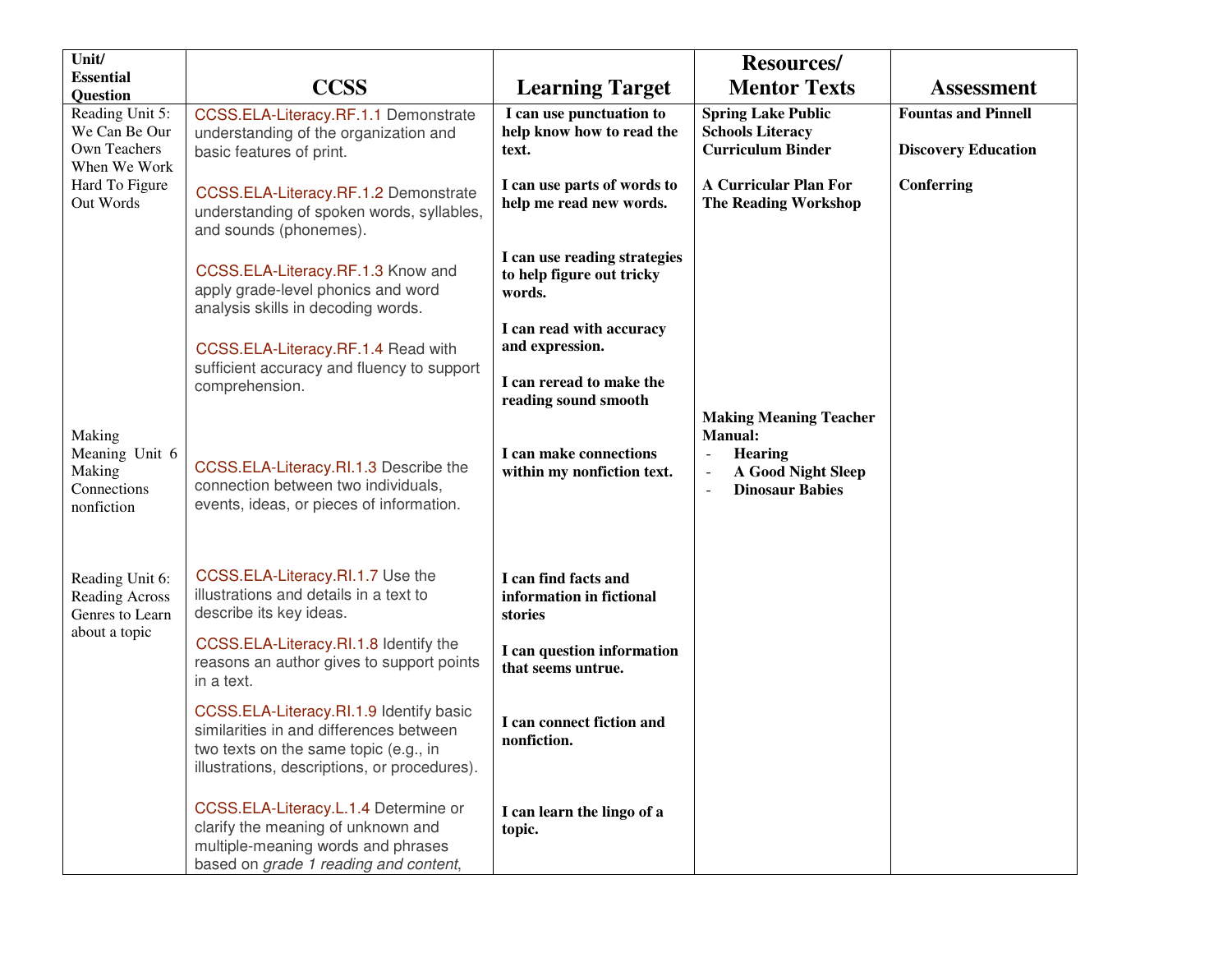|                                                       | choosing flexibly from an array of<br>strategies.<br>CCSS.ELA-Literacy.L.1.5 With guidance<br>and support from adults, demonstrate<br>understanding of word relationships and<br>nuances in word meanings.                                                                                                                                                                                                                                                                       | I can think of other words<br>that go with the topic of the<br>text.                                                                                                    |                                                                                                                                                                                                               |                                                                                                                                                                          |
|-------------------------------------------------------|----------------------------------------------------------------------------------------------------------------------------------------------------------------------------------------------------------------------------------------------------------------------------------------------------------------------------------------------------------------------------------------------------------------------------------------------------------------------------------|-------------------------------------------------------------------------------------------------------------------------------------------------------------------------|---------------------------------------------------------------------------------------------------------------------------------------------------------------------------------------------------------------|--------------------------------------------------------------------------------------------------------------------------------------------------------------------------|
| Making<br>Meaning Unit 7<br>- Wondering<br>Nonfcition | CCSS.ELA-Literacy.RI.1.1 Ask and<br>answer questions about key details in a<br>text.<br>CCSS.ELA-Literacy.RI.1.9 Identify basic<br>similarities in and differences between<br>two texts on the same topic (e.g., in<br>illustrations, descriptions, or procedures).                                                                                                                                                                                                              | I can wonder about<br>nonfiction topics and<br>details.<br>I can compare the same<br>topic across text.                                                                 | <b>Making Meaning Teacher</b><br><b>Manual:</b><br>The Kangaroo Joey<br>$\sim$<br><b>Grows Up</b><br>A Harbor Seal Pup<br>Grows Up<br>Throw your Tooth on<br>your Roof<br><b>A Look at Teeth</b><br>$\equiv$  |                                                                                                                                                                          |
| Phonics:                                              | CCSS.ELA-Literacy.RF.1.2 Demonstrate<br>understanding of spoken words, syllables,<br>and sounds (phonemes).<br>CCSS.ELA-Literacy.RF.1.3 Know and<br>apply grade-level phonics and word<br>analysis skills in decoding words.                                                                                                                                                                                                                                                     | I can segment and blend<br>sounds in words.<br>I can recognize, decode, and<br>spell many common and<br>uncommon patterns in<br>words.                                  | <b>Phonics Scope and</b><br><b>Sequence</b><br><b>Words Their Way</b><br><b>Sitton Spelling</b><br><b>Fountas and Pinnell</b><br><b>Phonics</b><br><b>Haggerty</b>                                            | <b>Discovery Education</b><br><b>Fountas and Pinnell</b><br>phonological assessment<br><b>Words Their Way-</b><br><b>Spelling inventory</b><br><b>Sitton cloze tests</b> |
| Writing:<br>Unit 3: Writing<br>Reviews                | CCSS.ELA-Literacy.W.1.1 Write opinion<br>pieces in which they introduce the topic or<br>name the book they are writing about,<br>state an opinion, supply a reason for the<br>opinion, and provide some sense of<br>closure.<br>CCSS.ELA-Literacy.W.2.1 Write opinion<br>pieces in which they introduce the topic or<br>book they are writing about, state an<br>opinion, supply reasons that support the<br>opinion, use linking words<br>(e.g., because, and, also) to connect | I can try to convince others<br>of my opinion in my writing.<br>I can supply reasons for my<br>opinion in my writing.<br>I can use linking words in<br>my opinion text. | <b>Lucy Calkins Writing</b><br><b>Units of Study: Unit 3</b><br><b>Writing Reviews</b><br><b>Lucy Calkins Resource</b><br>CD<br><b>Lucy Calkins Writing</b><br><b>Pathways for assessments</b><br>and rubrics | <b>Unit 3 On Demand</b><br>Performance assessment<br><b>Unit 3 Opinion checklists</b><br><b>Unit 3 Learning</b><br><b>Progression Rubric</b><br><b>Conferring</b>        |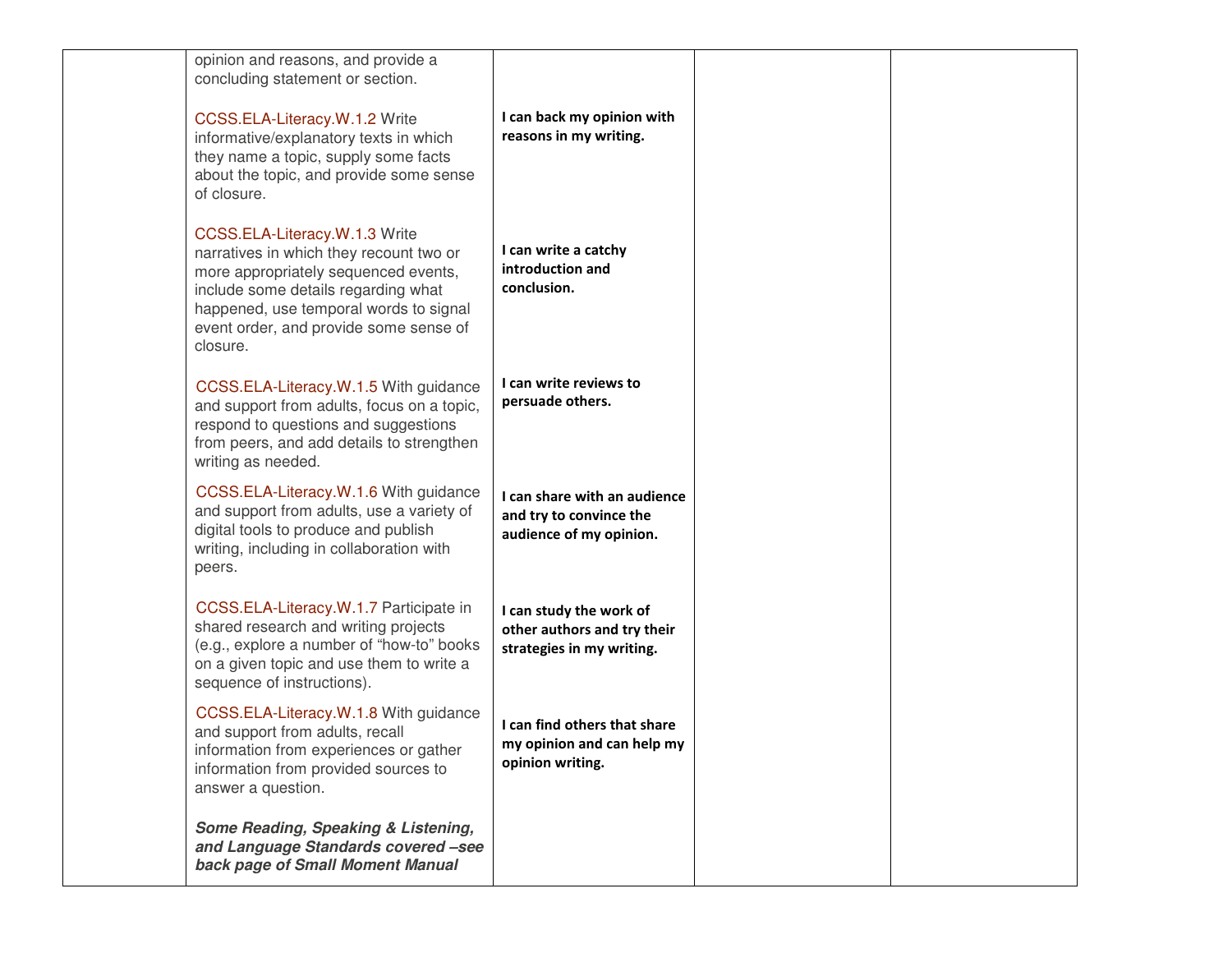**Spring Lake Elementary Schools** 

# **First Grade Week 29-36**

| The following CCSS's are embedded throughout the year, and are present in all units applicable:                                                                                           |
|-------------------------------------------------------------------------------------------------------------------------------------------------------------------------------------------|
|                                                                                                                                                                                           |
| <b>READING FOUNDATIONAL SKILLS:</b>                                                                                                                                                       |
| <b>Print Concepts</b>                                                                                                                                                                     |
| CCSS.ELA-Literacy.RF.1.1 Demonstrate understanding of the organization and basic features of print.<br><b>Phonological Awareness</b>                                                      |
| CCSS.ELA-Literacy.RF.1.2 Demonstrate understanding of spoken words, syllables, and sounds (phonemes).                                                                                     |
| <b>Phonics and Word Recognition</b>                                                                                                                                                       |
| CCSS.ELA-Literacy.RF.1.3 Know and apply grade-level phonics and word analysis skills in decoding words.                                                                                   |
| <b>Fluency</b><br>CCSS.ELA-Literacy.RF.1.4 Read with sufficient accuracy and fluency to support comprehension.                                                                            |
|                                                                                                                                                                                           |
| <b>SPEAKING AND LISTENING:</b>                                                                                                                                                            |
| <b>Comprehension and Collaboration</b>                                                                                                                                                    |
| CCSS.ELA-Literacy.SL.1.1 Participate in collaborative conversations with diverse partners aboutgrade 1 topics and texts with peers and adults in small<br>and larger groups.              |
| CCSS.ELA-Literacy.SL.1.2 Ask and answer questions about key details in a text read aloud or information presented orally or through other media.                                          |
| CCSS.ELA-Literacy.SL.1.3 Ask and answer questions about what a speaker says in order to gather additional information or clarify something that is not                                    |
| understood.<br>Presentation of Knowledge and Ideas                                                                                                                                        |
| CCSS.ELA-Literacy.SL.1.4 Describe people, places, things, and events with relevant details, expressing ideas and feelings clearly.                                                        |
| CCSS.ELA-Literacy.SL.1.5 Add drawings or other visual displays to descriptions when appropriate to clarify ideas, thoughts, and feelings.                                                 |
| CCSS.ELA-Literacy.SL.1.6 Produce complete sentences when appropriate to task and situation. (See grade 1 Language standards 1 and 3 here for                                              |
| specific expectations.)                                                                                                                                                                   |
| <b>LANGUAGE</b>                                                                                                                                                                           |
| <b>Conventions of Standard English</b>                                                                                                                                                    |
| CCSS.ELA-Literacy.L.1.1 Demonstrate command of the conventions of standard English grammar and usage when writing or speaking.                                                            |
| CCSS.ELA-Literacy.L.1.2 Demonstrate command of the conventions of standard English capitalization, punctuation, and spelling when writing.                                                |
| <b>Vocabulary Acquisition and Use</b><br>CCSS.ELA-Literacy.L.1.4 Determine or clarify the meaning of unknown and multiple-meaning words and phrases based on grade 1 reading and content, |
| choosing flexibly from an array of strategies.                                                                                                                                            |
| CCSS.ELA-Literacy.L.1.5 With guidance and support from adults, demonstrate understanding of word relationships and nuances in word meanings.                                              |
| CCSS.ELA-Literacy.L.1.6 Use words and phrases acquired through conversations, reading and being read to, and responding to texts, including using                                         |
| frequently occurring conjunctions to signal simple relationships (e.g., because).                                                                                                         |
|                                                                                                                                                                                           |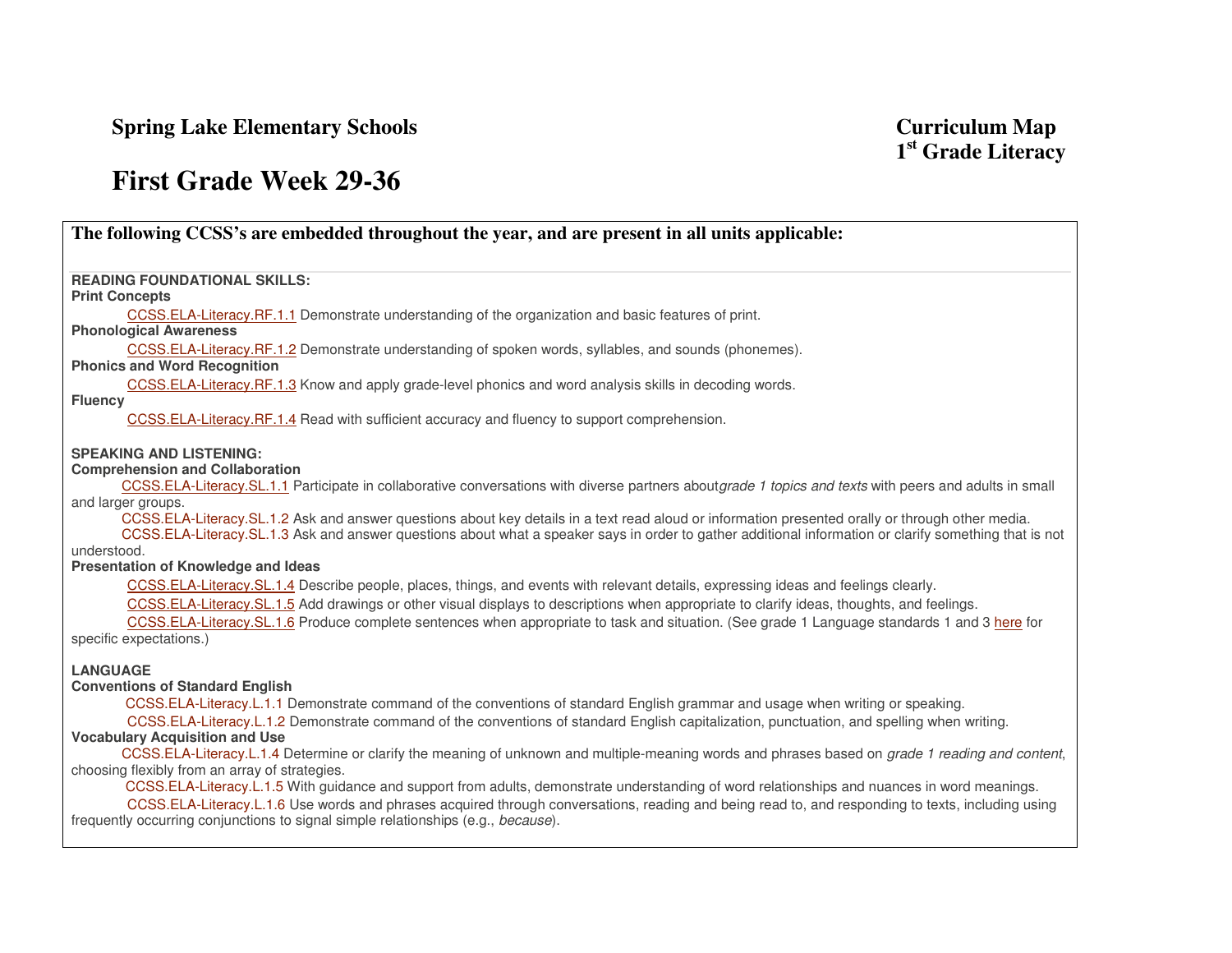| Unit/<br><b>Essential</b>                                     |                                                                                                                                                                                                 |                                                                                            | <b>Resources/</b>                                                                                                                                                                       |                            |
|---------------------------------------------------------------|-------------------------------------------------------------------------------------------------------------------------------------------------------------------------------------------------|--------------------------------------------------------------------------------------------|-----------------------------------------------------------------------------------------------------------------------------------------------------------------------------------------|----------------------------|
| <b>Question</b>                                               | <b>CCSS</b>                                                                                                                                                                                     | <b>Learning Target</b>                                                                     | <b>Mentor Texts</b>                                                                                                                                                                     | <b>Assessment</b>          |
| Reading Unit 7:                                               | CCSS.ELA-Literacy.RF.1.4 Read with                                                                                                                                                              | I can read like an actor                                                                   | <b>Spring Lake Public</b>                                                                                                                                                               | <b>Fountas and Pinnell</b> |
| Dramatize<br>Characters and<br>Deepening Our                  | sufficient accuracy and fluency to support<br>comprehension.                                                                                                                                    |                                                                                            | <b>Schools Literacy</b><br><b>Curriculum Binder</b>                                                                                                                                     | <b>Discovery Education</b> |
| Comprehension<br>in Reading<br>Clubs                          | CCSS.ELA-Literacy.RL.1.2 Retell stories,<br>including key details, and demonstrate<br>understanding of their central message or<br>lesson.                                                      | I can pay close attention to<br>what the character does<br>and how the character<br>talks. | <b>A Curricular Plan For</b><br><b>The Reading Workshop</b>                                                                                                                             | Conferring                 |
|                                                               | CCSS.ELA-Literacy.RL.1.4 Identify words<br>and phrases in stories or poems that<br>suggest feelings or appeal to the senses.                                                                    | I can change my voice to<br>match my character's<br>feelings                               |                                                                                                                                                                                         |                            |
|                                                               | CCSS.ELA-Literacy.RL.1.5 Explain major<br>differences between books that tell stories<br>and books that give information, drawing<br>on a wide reading of a range of text types.                | I can recognize what my<br>character does over a series<br>of books.                       |                                                                                                                                                                                         |                            |
|                                                               | CCSS.ELA-Literacy.RL.1.6 Identify who<br>is telling the story at various points in a<br>text.                                                                                                   | I can give my character<br>expression                                                      |                                                                                                                                                                                         |                            |
| Making<br>Meaning Unit 8<br><b>Exploring Text</b><br>Features | CCSS.ELA-Literacy.RI.1.5 Know and use<br>various text features (e.g., headings,<br>tables of contents, glossaries, electronic<br>menus, icons) to locate key facts or<br>information in a text. | I can recognize text<br>features in my text.                                               | <b>Making Meaning Teacher</b><br><b>Manual:</b><br><b>Raptures</b><br>$\overline{\phantom{a}}$<br>A Day in the Life of a<br><b>Garbage Collector</b><br><b>An Elephant Grows</b><br>up. |                            |
| Reading Unit 8:<br>Readers Can                                | CCSS.ELA-Literacy.RI.1.2 Identify the<br>main topic and retell key details of a text.                                                                                                           | I can think and talk about<br>the main topic                                               |                                                                                                                                                                                         |                            |
| Read about<br>Science topics to<br><b>Become Experts</b>      | CCSS.ELA-Literacy.RI.1.5 Know and use<br>various text features (e.g., headings,<br>tables of contents, glossaries, electronic<br>menus, icons) to locate key facts or<br>information in a text. | I can use text features to be<br>able to name big ideas.                                   |                                                                                                                                                                                         |                            |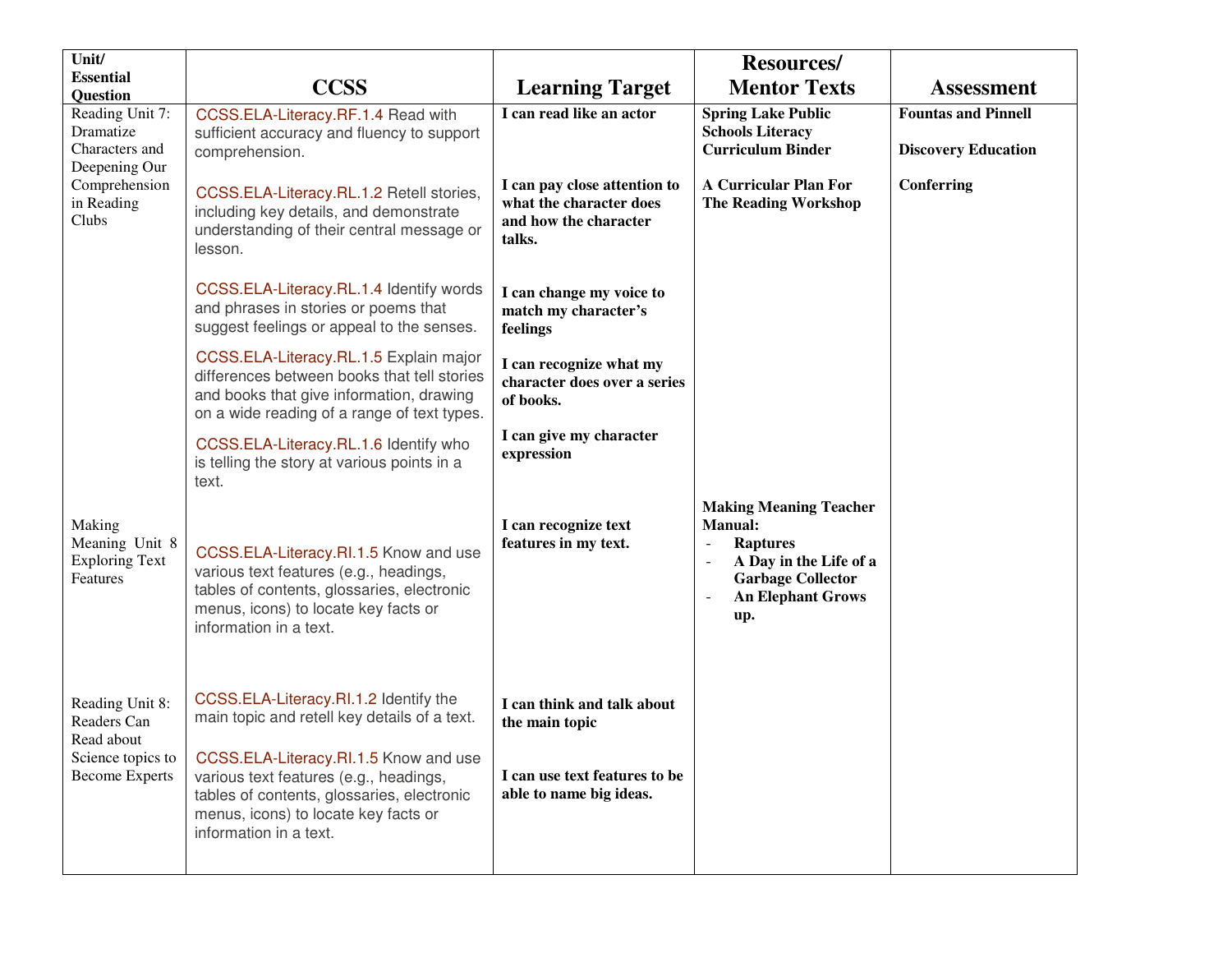|                                                                   | CCSS.ELA-Literacy.RI.1.9 Identify basic<br>similarities in and differences between<br>two texts on the same topic (e.g., in<br>illustrations, descriptions, or procedures).                                                                                                                                                                                                                                                                                                                                                              | I can take what I learned in<br>one text to help me with<br>reading another text.<br>I can recognize when I<br>disagree with the author<br>and ask questions about it.<br>I can recognize when two<br>test give different facts<br>about a topic. |                                                                                                                                                                                                               |                                                                                                                                                                    |
|-------------------------------------------------------------------|------------------------------------------------------------------------------------------------------------------------------------------------------------------------------------------------------------------------------------------------------------------------------------------------------------------------------------------------------------------------------------------------------------------------------------------------------------------------------------------------------------------------------------------|---------------------------------------------------------------------------------------------------------------------------------------------------------------------------------------------------------------------------------------------------|---------------------------------------------------------------------------------------------------------------------------------------------------------------------------------------------------------------|--------------------------------------------------------------------------------------------------------------------------------------------------------------------|
| Phonics:                                                          | CCSS.ELA-Literacy.RF.1.2 Demonstrate<br>understanding of spoken words, syllables,<br>and sounds (phonemes).<br>CCSS.ELA-Literacy.RF.1.3 Know and<br>apply grade-level phonics and word<br>analysis skills in decoding words.                                                                                                                                                                                                                                                                                                             | I can segment and blend<br>sounds in words.<br>I can recognize, decode, and<br>spell many common and<br>uncommon patterns in<br>words.                                                                                                            | <b>Phonics Scope and</b><br><b>Sequence</b><br><b>Words Their Way</b><br><b>Sitton Spelling</b><br><b>Fountas and Pinnell</b><br><b>Phonics</b><br><b>Haggerty</b>                                            | <b>Discovery Education</b><br><b>Fountas and Pinnell</b><br>phonological assessment<br>Words Their Way -<br><b>Spelling inventory</b><br><b>Sitton cloze tests</b> |
| Writing:<br>Unit 4: Writing<br>Fiction - From<br>Scenes to Series | CCSS.ELA-Literacy.W.1.3 Write<br>narratives in which they recount two or<br>more appropriately sequenced events,<br>include some details regarding what<br>happened, use temporal words to signal<br>event order, and provide some sense of<br>closure.<br>CCSS.ELA-Literacy.W.2.3 Write<br>narratives in which they recount a well-<br>elaborated event or short sequence of<br>events, include details to describe<br>actions, thoughts, and feelings, use<br>temporal words to signal event order, and<br>provide a sense of closure. | I can use pretend skills<br>invent characters and<br>adventures.<br>I can use illustrations in<br>important ways.<br>I can get my character out<br>of trouble using feelings and<br>action and dialogue.<br>I can write patterns to<br>elaborate  | <b>Lucy Calkins Writing</b><br><b>Units of Study: Unit 4</b><br><b>Writing Reviews</b><br><b>Lucy Calkins Resource</b><br>CD<br><b>Lucy Calkins Writing</b><br><b>Pathways for assessments</b><br>and rubrics | <b>Unit 4 On Demand</b><br><b>Performance assessment</b><br><b>Unit 4 Opinion checklists</b><br><b>Unit 4 Learning</b><br><b>Progression Rubric</b><br>Conferring  |